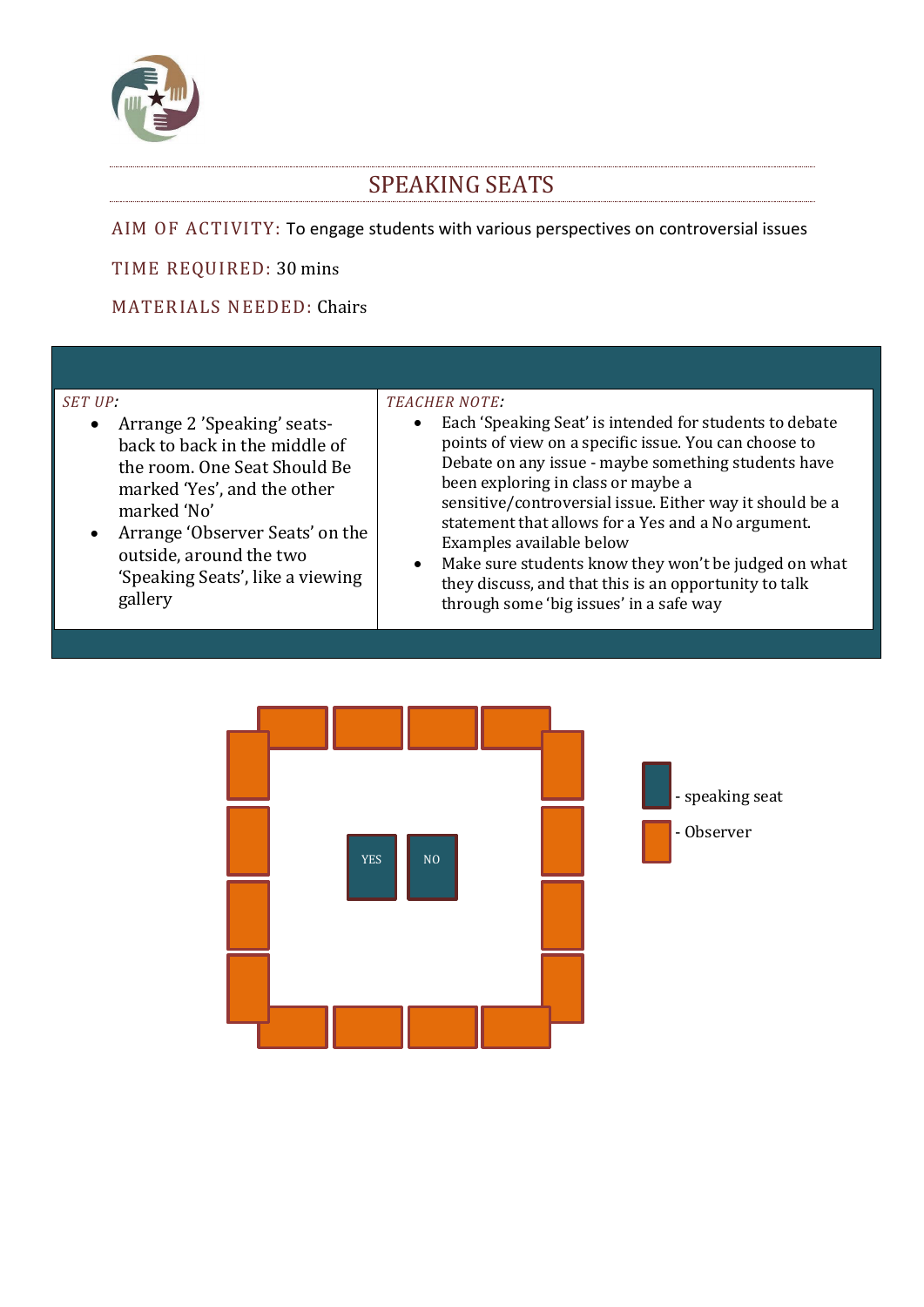

- Explain the rules of Speaking Seats
- Remind students that the structure is there to help make it more enjoyable for everyone

# **RULES:**

You will be allocated a turn to occupy a Speaking Seat. The seat will either be a **Yes Seat** or a

#### **NoSeat**.

When you are not in the **Speaking Seat**, you must occupy an **Observer Seat**, and listen attentively.

When it is your turn to occupy the Speaking Seat, you will have to argue from that seat's point of view… even if you don't believe in what you are saying!

All seats get 30 seconds to speak through you, imagine you are the voice of the chair!

30 seconds will be timed and the teacher will 'call time' at the end of each 30 second burst.

\* You might be thinking lots of things as your friends are on the speaking seats but please *listen*  for now- at the end, you'll have a chance to speak about some of the issues, and have a conversation about your thoughts.

## **DEBATE EXAMPLES:**

| <b>Examples for KS1-KS2 (Primary)</b>                                                                          | Examples for KS2-KS4, Junior Cycle, Post-Primary                                                                             |
|----------------------------------------------------------------------------------------------------------------|------------------------------------------------------------------------------------------------------------------------------|
| This is a nice place to live                                                                                   | Homelessness is not a problem in our town/city                                                                               |
| I can care about people I have never met                                                                       | Everyone should be free to love whoever they want                                                                            |
| Everyone in Ireland has a home                                                                                 | I can care about people I've never met, or ever will.                                                                        |
| Our Earth needs to be protected by us all                                                                      | People fleeing from war should be offered safety in<br>NI/ROI                                                                |
| When there is a war in a country, the people who are<br>being harmed should be able to move to a safer country | I can trust information given to me by the media                                                                             |
| Children can make the world a fairer place for everyone                                                        | Young people can make the world a fairer place                                                                               |
| Happiness is more important than exams                                                                         | Religion shouldn't be taught in schools                                                                                      |
| Owning lots of stuff is what makes you happy                                                                   | If coal mining can provide jobs, we should welcome<br>companies to Northern Ireland; despite the abuse it<br>causes the land |
| Taking care of our earth I more important than digging<br>for gold                                             | Taking care of our earth is more important than<br>digging for gold                                                          |